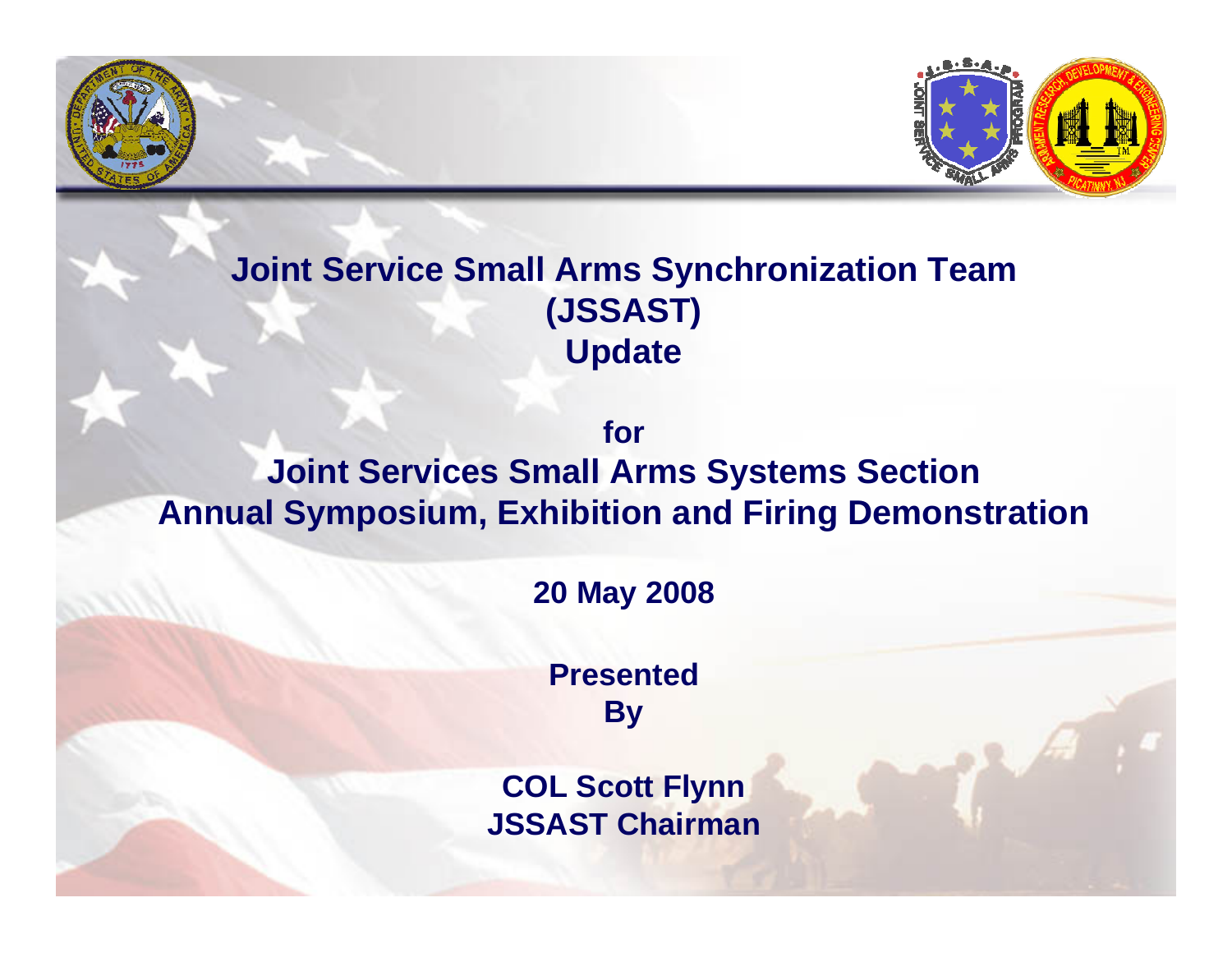# *JSSAST Update*



## *Agenda*

¿ **JSSAST Mission** ¿ **JSSAST Membership** ¿ **Overarching Themes and Status ★ Current Programs and Future Plans** ¿ **What's Next?**

### **Members**









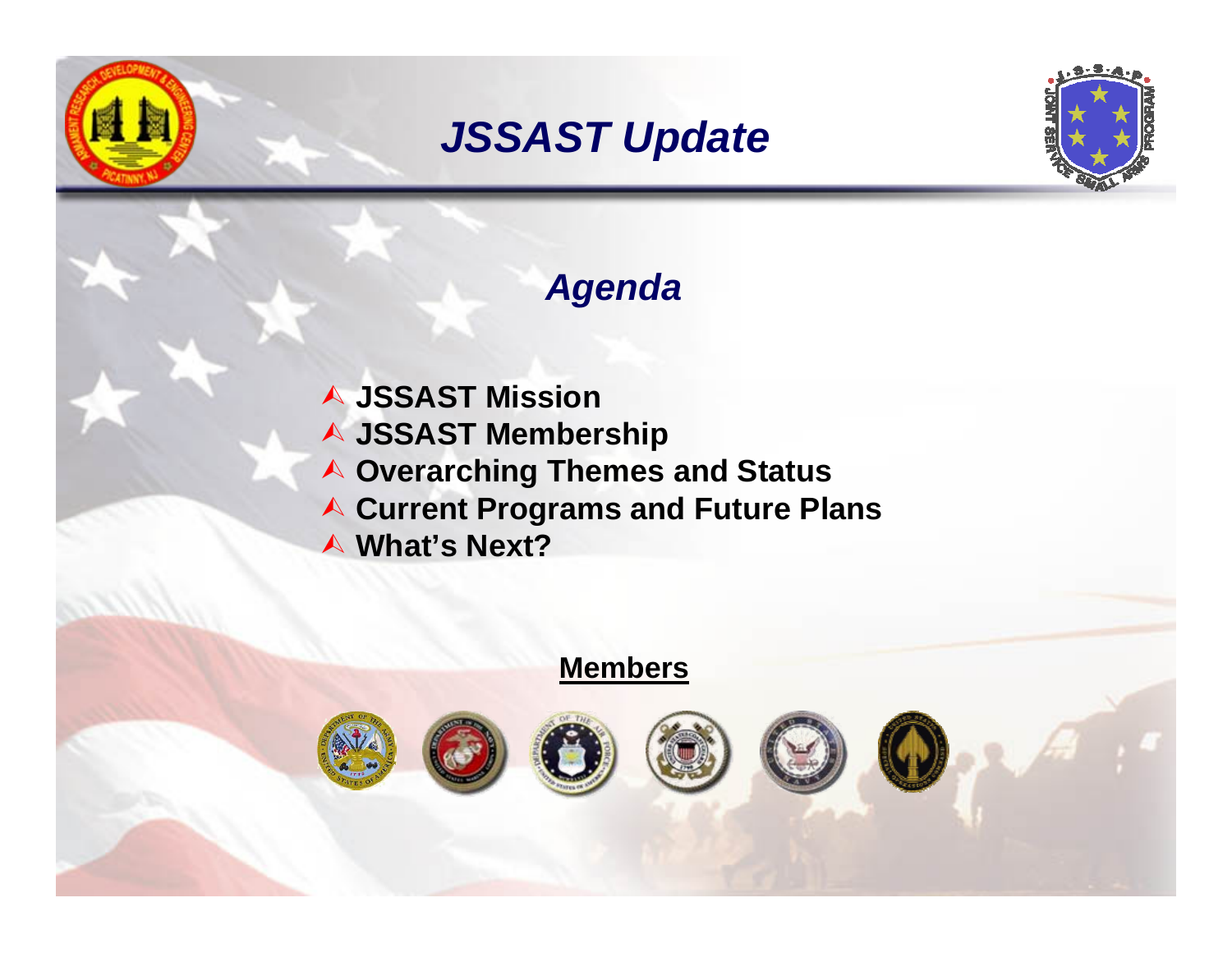

## **Joint Service Small Arms Program Office** (JSSAP)



### $\triangle$  Who

> Joint Service Office Located Within US Army ARDEC

### A Mission

- Stablish Joint Requirements
- Evolve Technology for New Soldier Weapon Systems
- > Manage and Execute the Technology Base

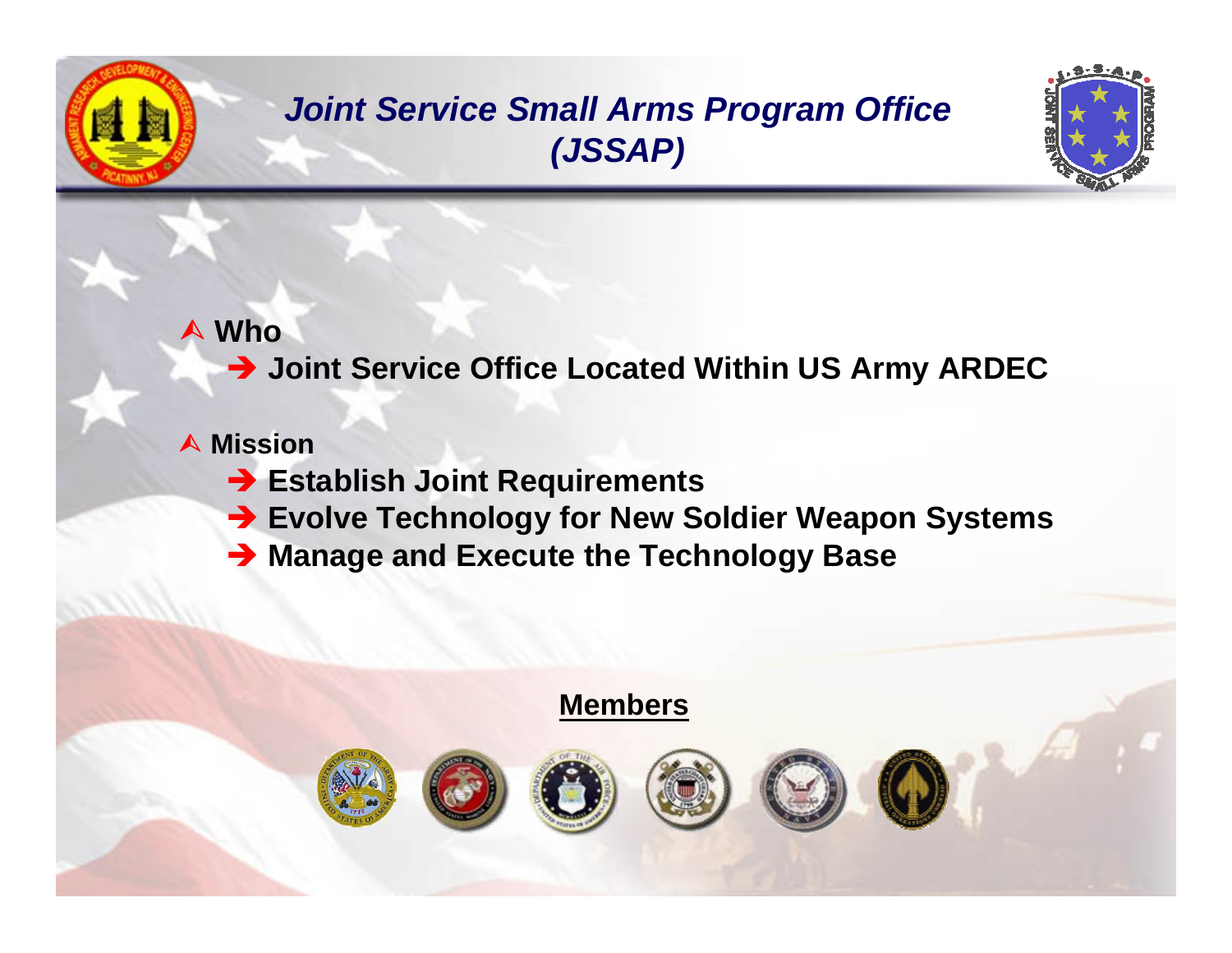# *Joint Service Small Arms Synchronization Team (JSSAST)*



**MeetsSemiannually**

# *Chairman*

COL Scott Flynn (Director, ESIC)

*Principals:* **Marines:Air Force:**

*Associates:*

**Army:** COL Robert Radcliffe (USAIC) LtCol Tracy Tafolla (HQ MCSC) Col Charles Beck (HQ AFSFC) **Navy:** CAPT Patrick Sullivan (HQ NAVSEA) **Coast Guard:** CAPT Scott Genovese (HQ USCG) **SOCOM:** COL Kevin Noonan (HQ SOCOM)

**Army PMSW:** COL Carl Lipsit (PM Soldier Weapons) **JNLWD:** Mr. Kevin Swenson (JNLWD)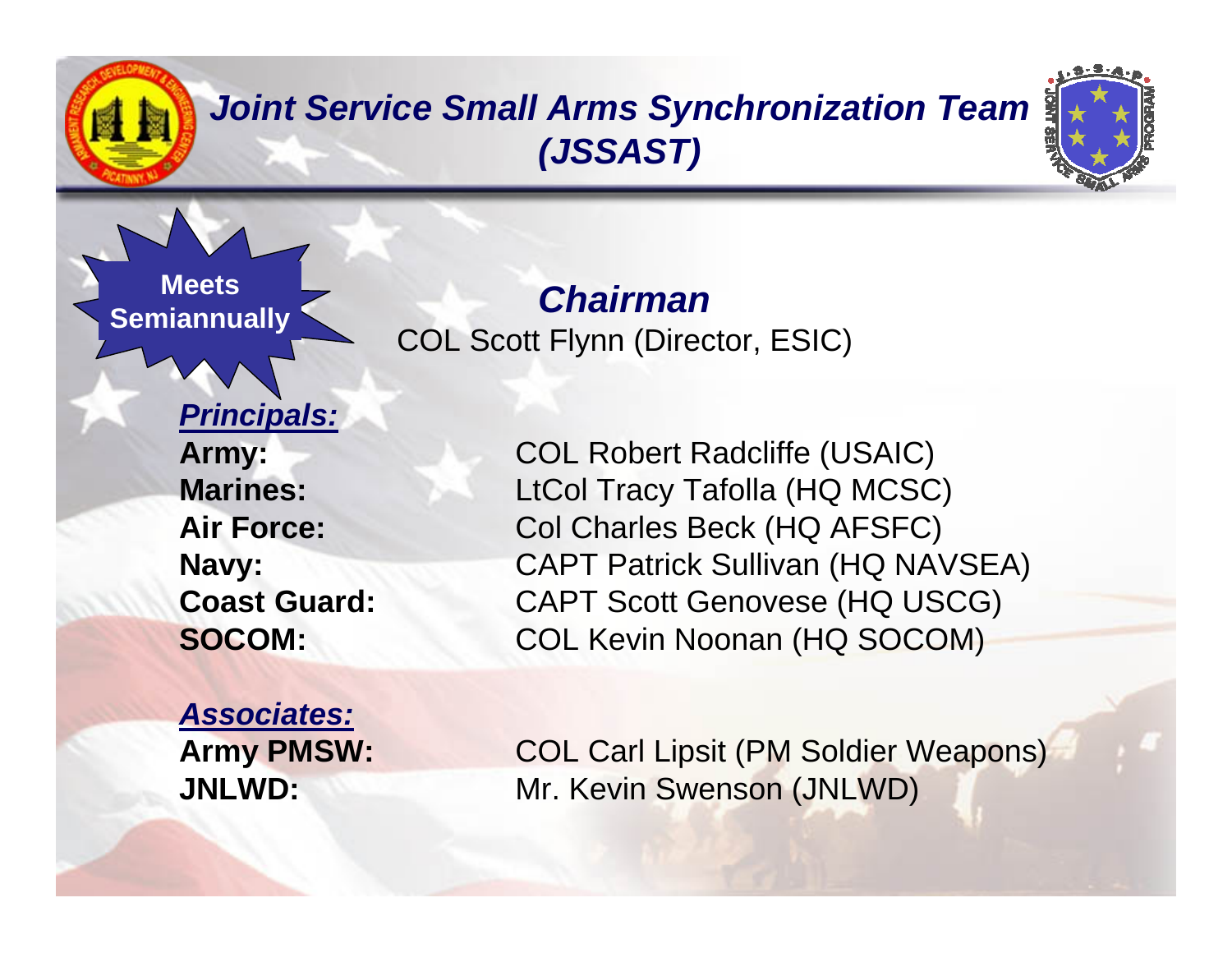## *JSSAST Themes*



# *FY08-10*

#### **JSSAP Awareness Campaign:**

- $\checkmark$ -Continue meeting with Service Members and HQ's
	- Extend to the Office of the Secretary of Defense

#### **Joint Service Small Arms Master Plan (JSSAMP)**

- $\checkmark$  Complete Departmental approvals of current document
	- Update JSSAMP in FY09/Approve in FY10

### **Lightweight Small Arms Technologies (LSAT)**

- $\checkmark$  Establishment of a Joint Requirement
	- Build a jointly funded program for the SDD and Production Phases of Acquisition

#### **Joint Small Arms Capabilities Assessment (JSACA)**

- Update current document in FY09
- Harmonize the results of the various on-going Service capabilities assessments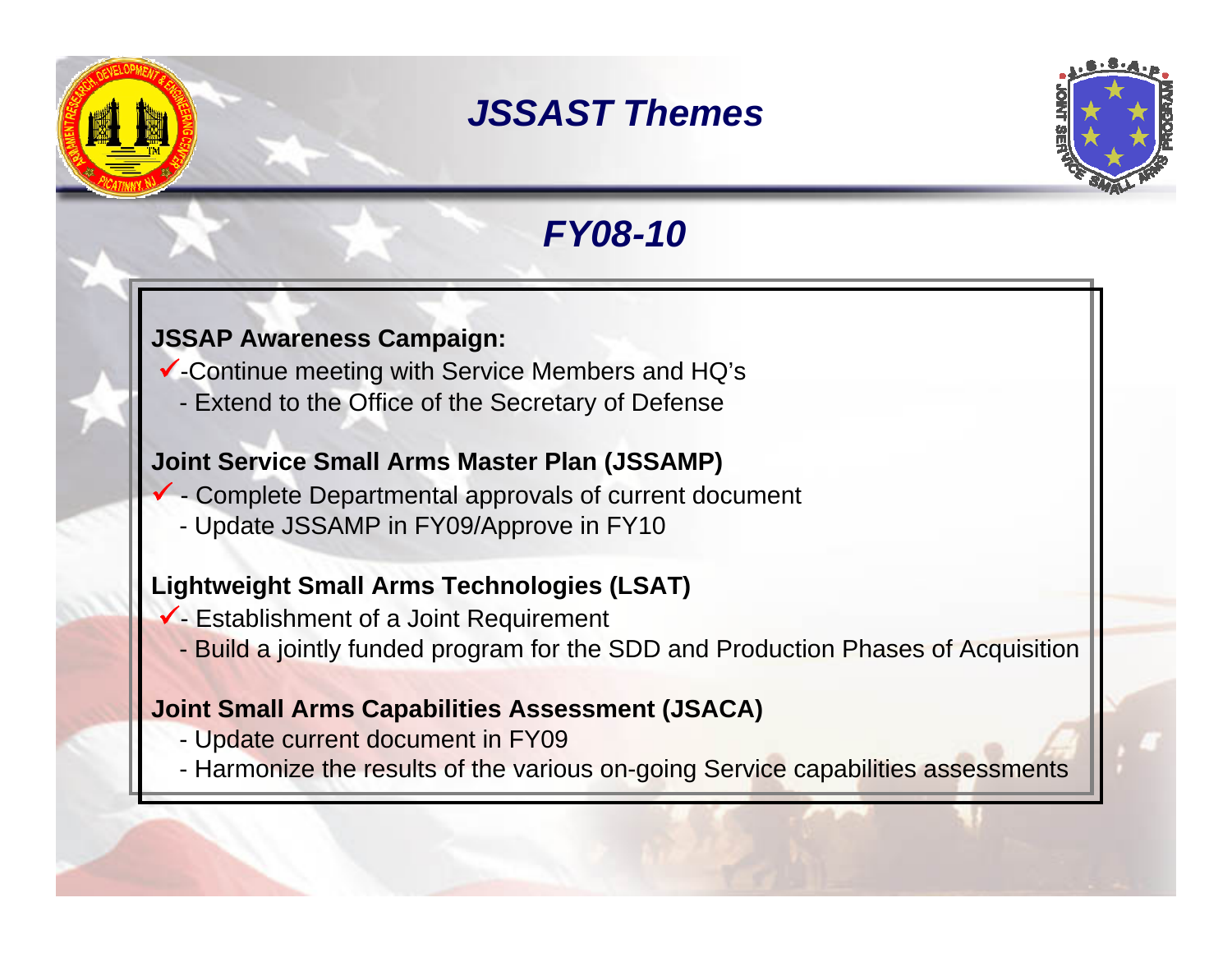# *Awareness Campaign Status*



### *Completed*

¿ **US SOCOM PEO SOF Warrior** ¿ **USMC PM Infantry Weapons** ¿ **USCG Deputy Assistant Commandant for Capabilities** ¿ **USN PEO Littoral and Maritime Warfare A JNLWD Acquisition Division Chief** 

### *Planned*

- ¿ **USAIC Director Combat Developments**
- ¿ **US Army TRADOC**
- **A All Service Higher HQ Elements**
- ¿ **Office of the Secretary of Defense**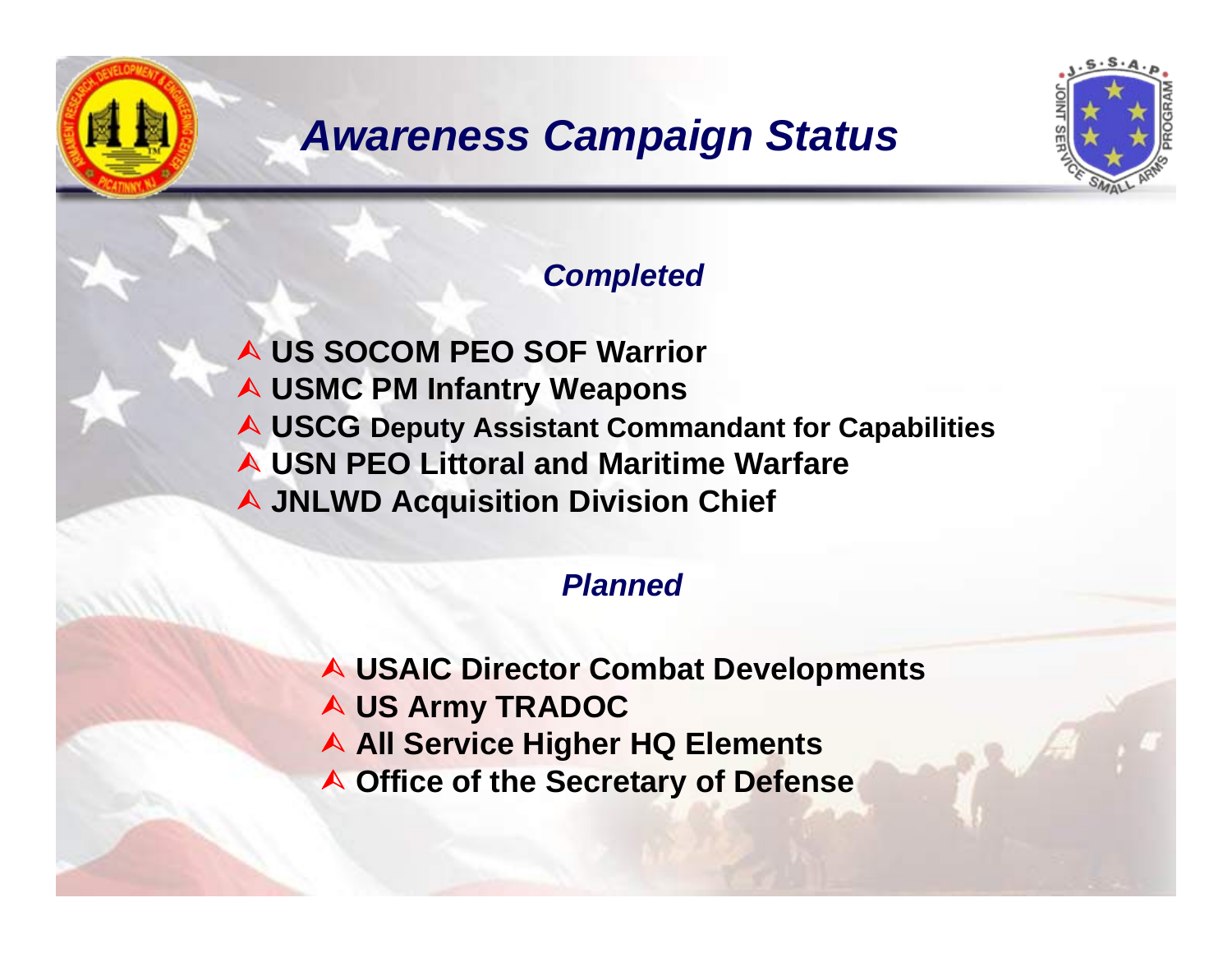





**Revise/Approve FY09-10**

Dansbutos Ratenas A: Approved for pathicodesas; date but will militarity

# *JSSAMP Approved by All Service HQ Elements*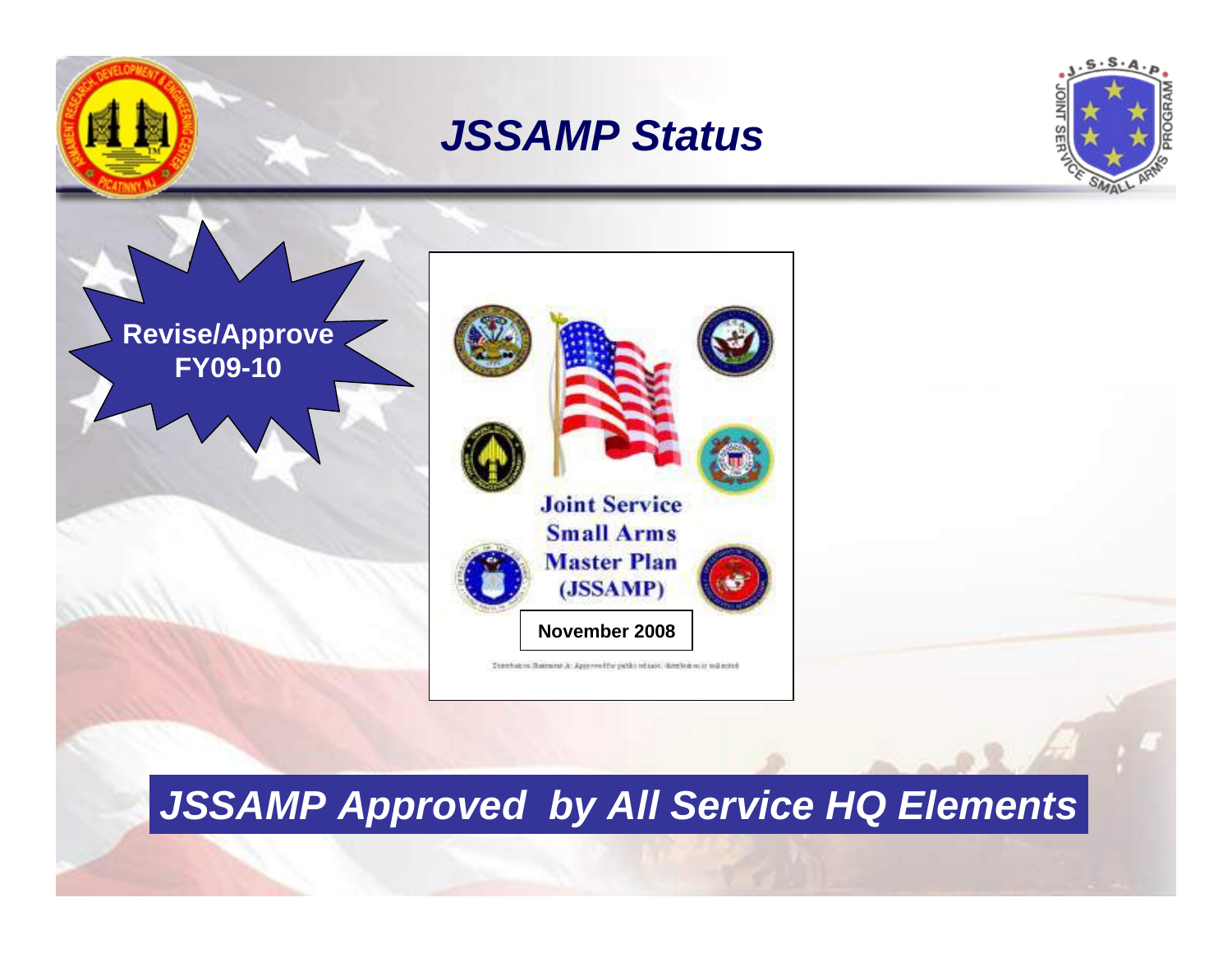

## *Lightweight Small Arms Technologies*

### *Current Technology Objectives:*

¿ *35% Reduction in Weapon Weight* ¿ *40% Reduction in Ammunition Weight*

- ¿ *Maintain or Improve Performance*
- ¿ *Demonstrate in Light Machine Gun*

#### *Payoff:*

¿ *Increased Mobility and Maneuverability*

- ¿ *Decreased Logistics Burden*
- ¿ *Reduced Training and Maintenance*

### *Transition and Fielding:*

¿ *Transition Strategy Planning Initiated* ¿ *Joint Capabilities Tech Demo Being Explored*



*Lightweight Machine Gun Concept*

| <b>Risk Level:</b><br>$\land$ Medium |                           | M249      | Goal      | <b>Caseless/CTA</b> |
|--------------------------------------|---------------------------|-----------|-----------|---------------------|
|                                      | <b>Weapon</b>             | $17.5$ lb | $11.4$ lb | 9.9/9.8 lb          |
|                                      | <b>Ammo (600 Rds)</b>     | 20.4 lb   | $12.2$ lb | 10.0/13.6 lb        |
|                                      | <b>System (Wpn +Ammo)</b> | 37.9 lb   | 23.6 lb   | 19.9/23.4 lb        |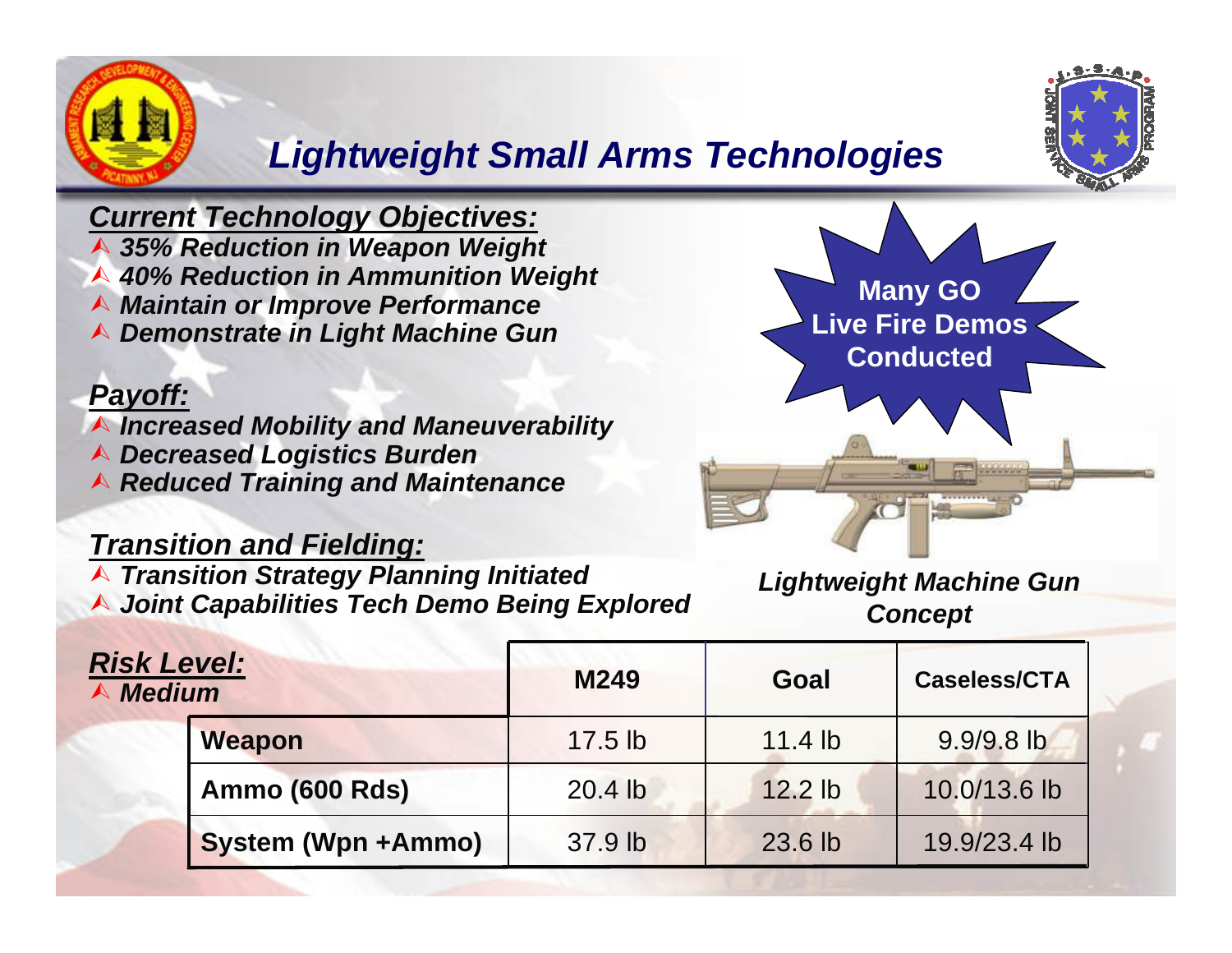

# *JSSAP Technology Objectives*





### **Advanced Fire Control Technology**





**Advanced Lethal Armament Technology**

## *Both Efforts Initiated in FY 08*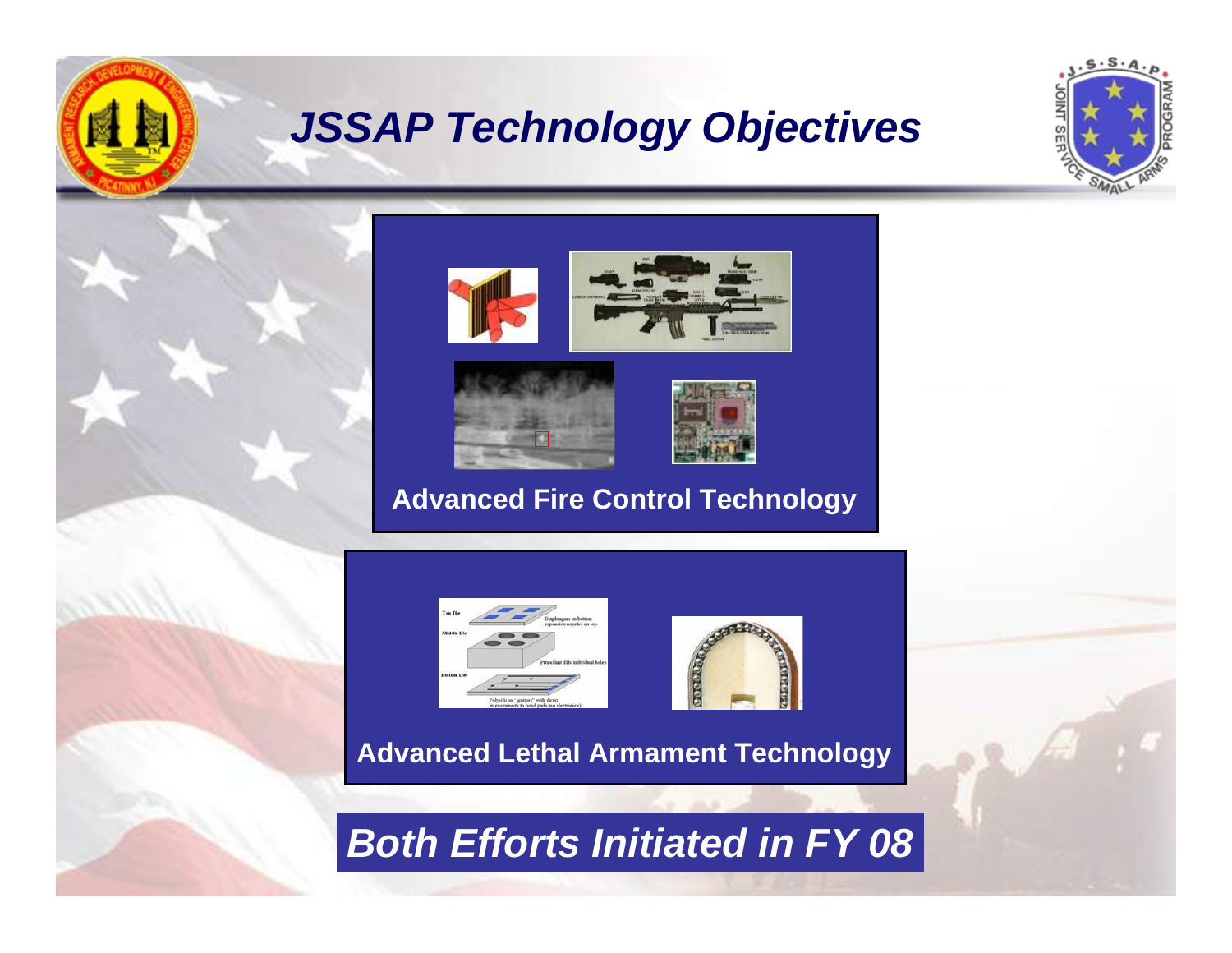



## *Futures Conferences*

**Futures I**

Who: Principally Science Fiction Writers When: 11-12 March 2008What: Broad-based Concepts Identified and Assessed

### **Futures II**

Who: SME's from Military, Industry, Academia, Government and National Labs When: 30 April-1 May 2008

What: Technologies Mapped to Concepts and Assessed

Concepts Assessed wrt Empowerment of Small Arms Platforms

- Lethality/Incapacitation
- Network Integration
- Overall Integration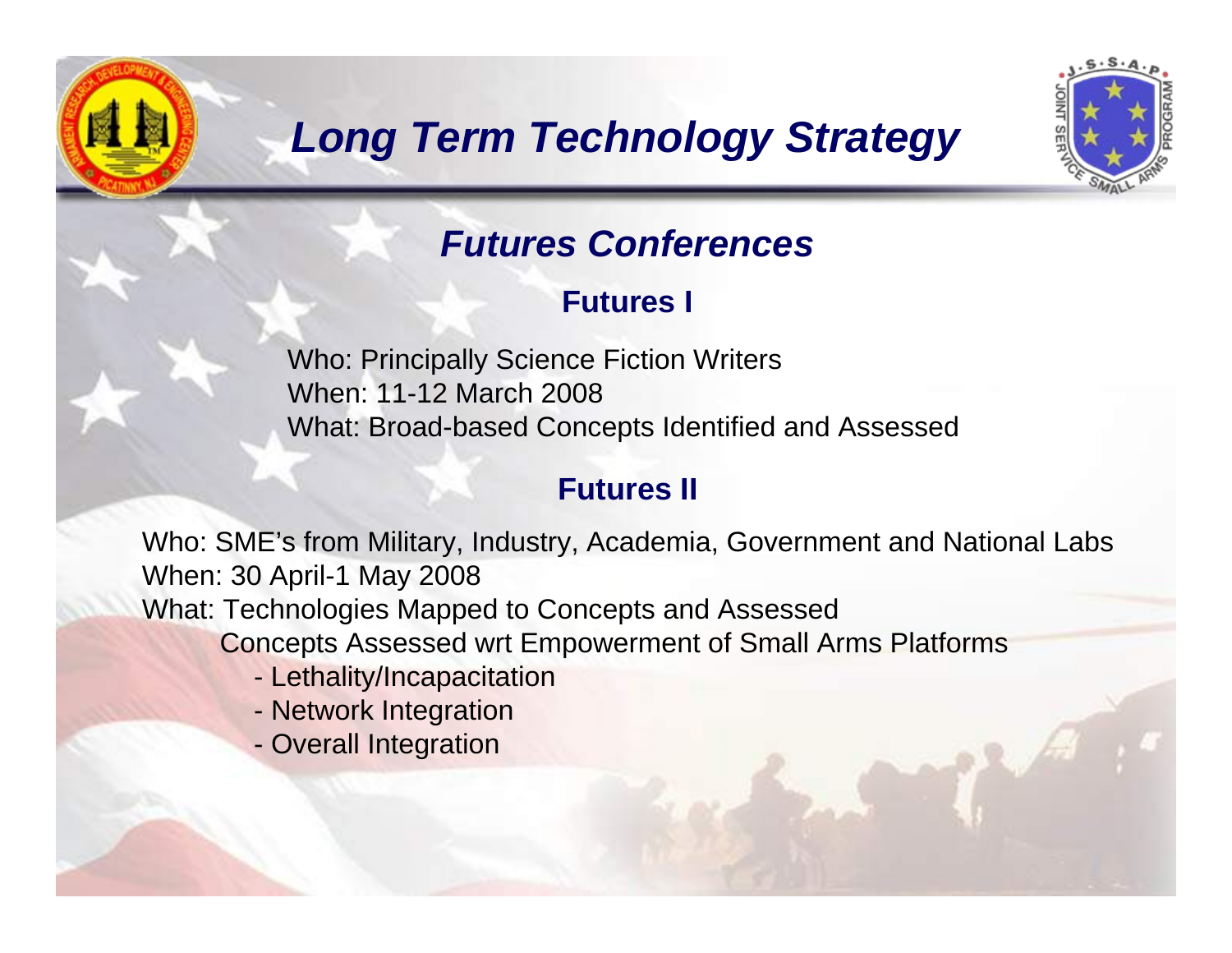*JSSAST Update*



## *What's Next?*

¿ **Continue Operational Awareness Campaign** ¿ **Develop Transition Strategy for LSAT Technologies** ¿ **Execute Fire Control and Lethality Technology Thrusts** ¿ **Initiate JSACA Update** ¿ **Develop Long Term Technology Strategy**